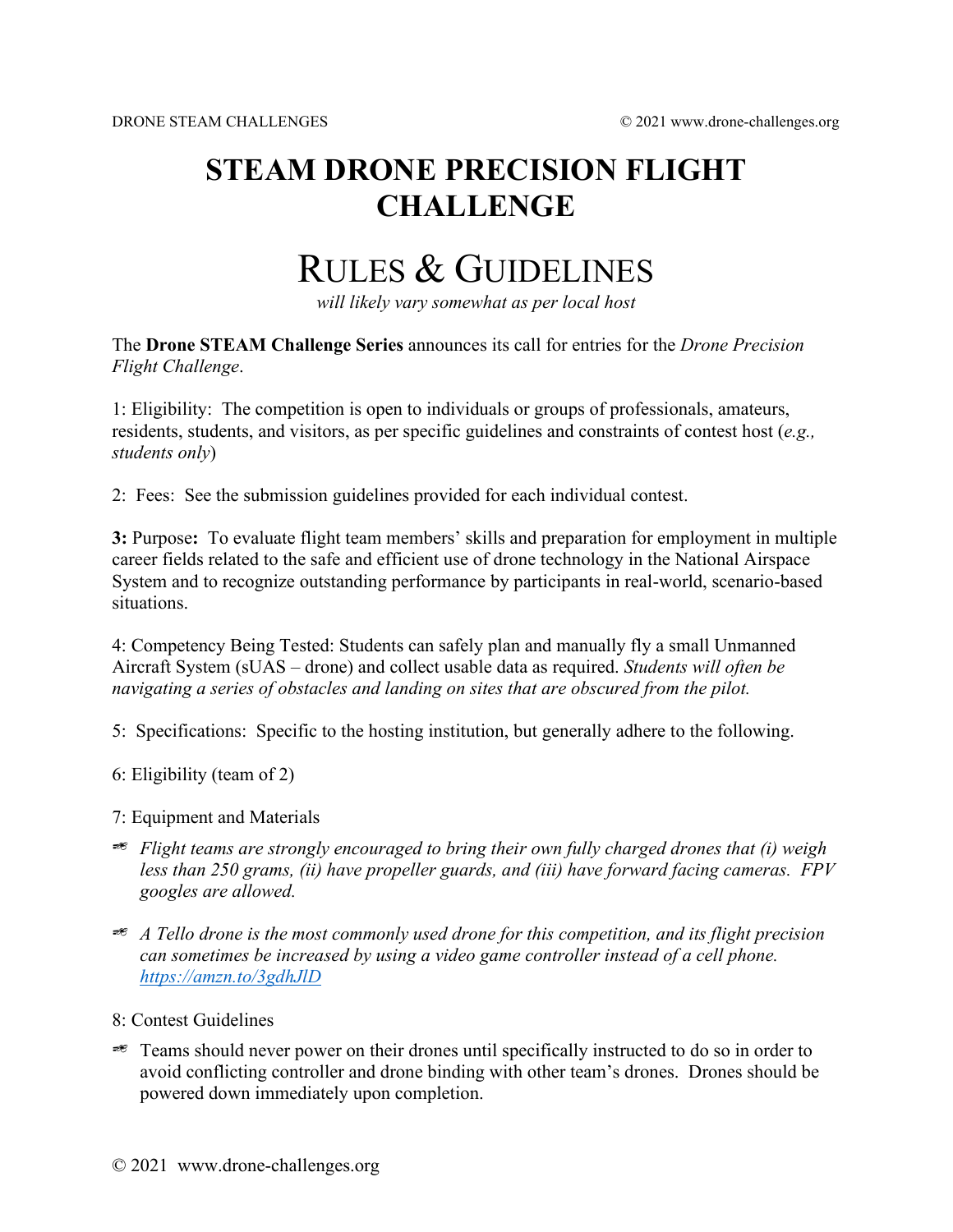- $\approx$  No flying is allowed anywhere on the premises except in the identified competition area. Flying anywhere outside the "flight zone" will result in immediate penalty and disqualification from the event.
- $\approx$  Other than the team's personal drone, supporting equipment, writing utensils, and scratch paper, no outside materials will be allowed on-site.
- $\approx$  After the mission is communicated via the orientation briefing, team members will have a set appointment time to complete multiple tasks and missions.
- $\approx$  Hot zones are identified areas the teams are not allowed to fly in. Touching these areas will result in a penalty.
- $\approx$  Team members will always be required to follow proper safety procedures and use eye protection in the contest area.
- $\approx$  During the active flight mission, the pilot must stay within the designated command area while the spotter can move freely in designated areas around the perimeter of the arena.
- $\approx$  All teams will be expected to adhere to the official rules for the drone competition.

#### 9: Contest Components

Flight Contest (15-minutes, by appointment). Teams composed of a piloting PIC and safety VO will be judged on their ability complete a series of progressively more difficult precision flight tasks within 8-minutes (such as passing through circular obstacles, landing on an unseen, obscured target with verbal guidance given by the VO and visually inspecting a searched for object using the camera). *No special attachments are required.* 

*See examples at:<https://shar.es/aoldjd>*

Verbal Guidance: It is expected that VO's will guide pilots when flying in unseen areas using appropriate aviation communication: roll, throttle, pitch, yaw and teams scores will be downgraded for not using these terms appropriately.

*\*If a tie-break is needed, special questions will be used as well as how close to the center of a target landing pad a drone is landed.*

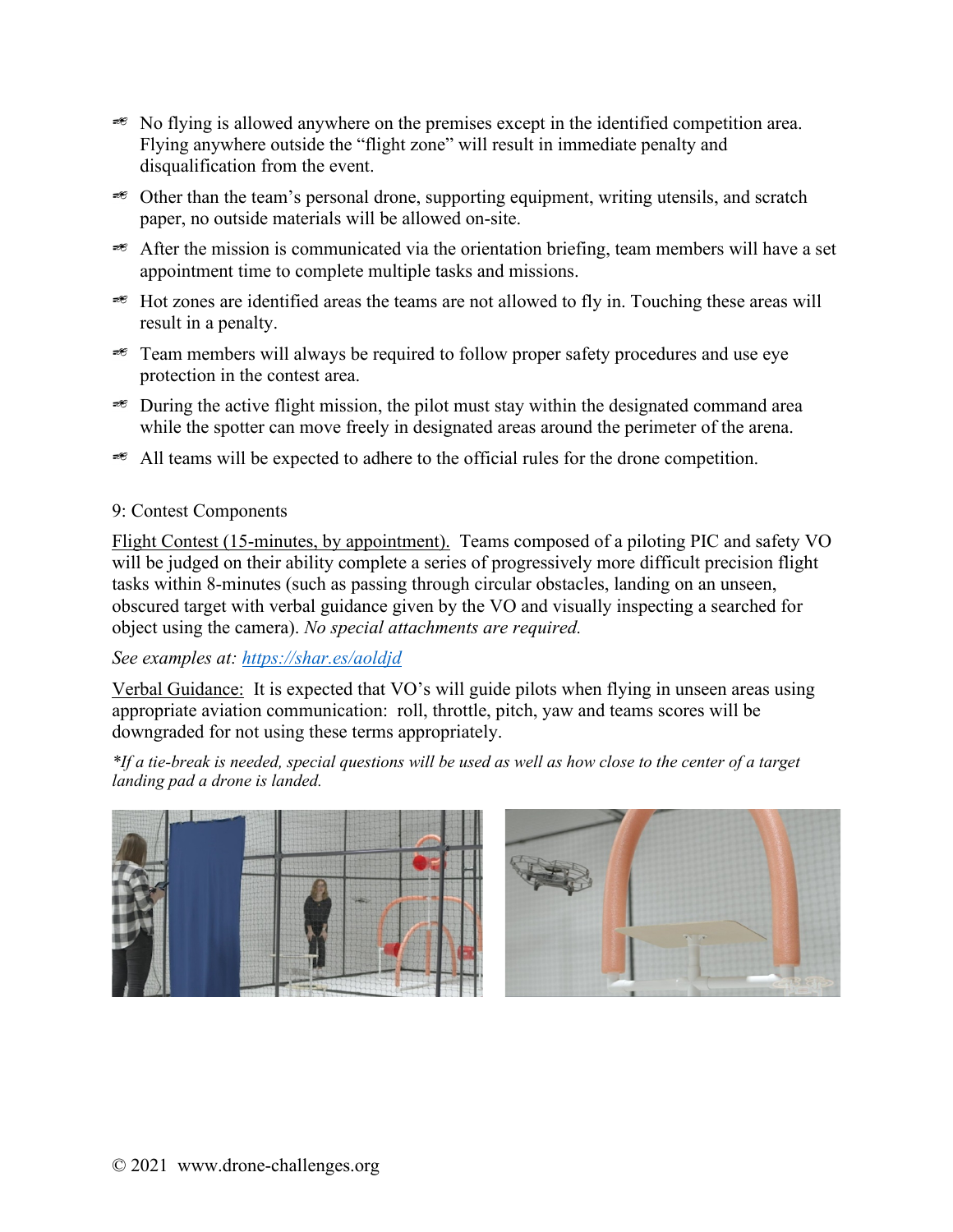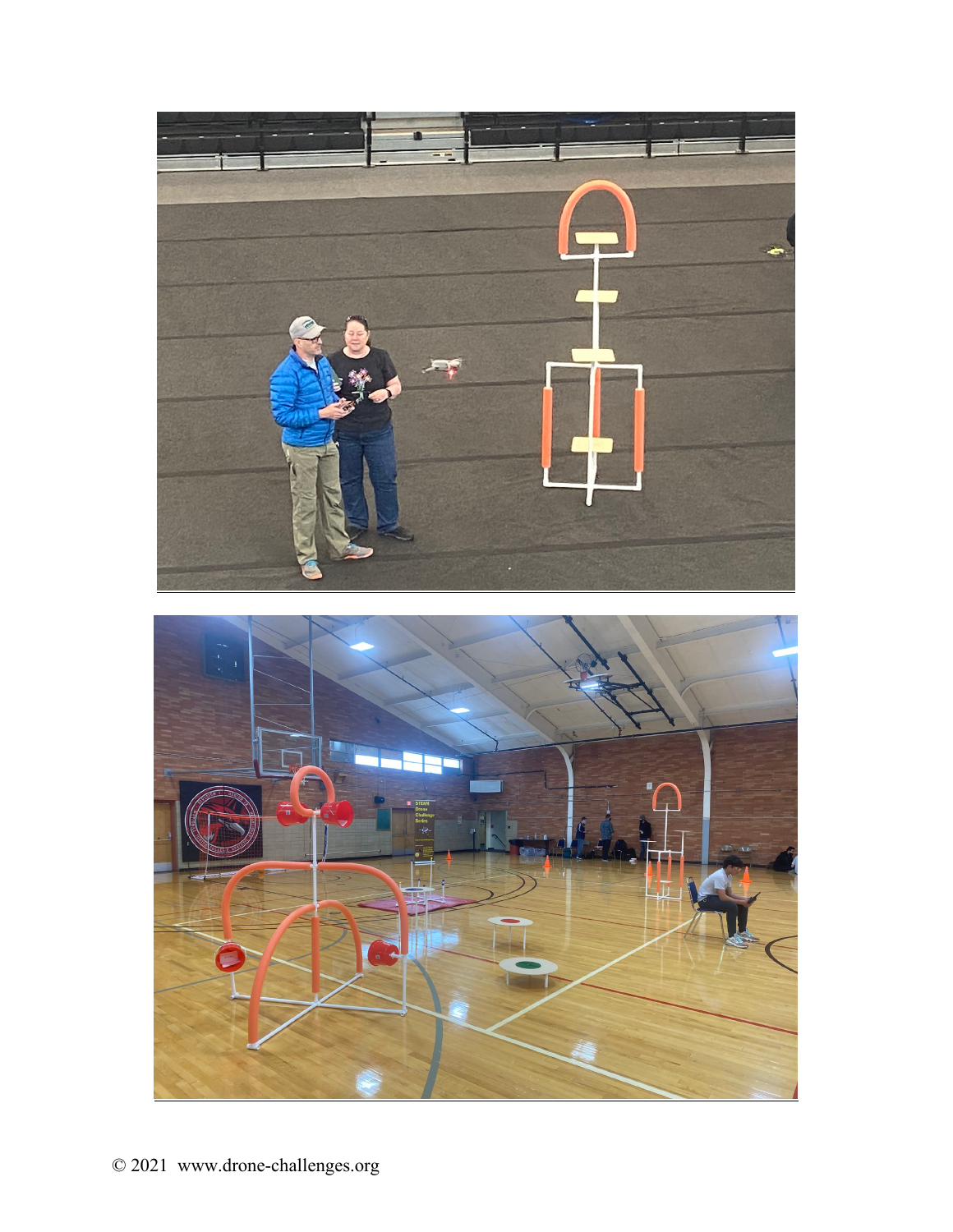## **Example Score Sheet**

#### **Task: Flight Skills**

**Flight Scenario 1:** The objective of this flight scenario is to find hidden objects. Team communication is necessary for successful completion of this scenario. These objects can be under, between, or on top of some structure or object. The object has an indicator, such as number or colored sticker, that the drone has to be able to photograph and relay to the drone operator. This indicator corresponds to a landing pad that the operator must then navigate the drone to and land on. **Flight Scenario 2:** The objective of this flight scenario is to find an object mixed in with similar objects (for example, a red dowel in a pile of tan dowels, when there are multiple piles of dowels). The drone will need to inspect and locate the object and knock it over.

**Flight Scenario 3:** The objective of this flight scenario is to fly to an object that is at least six feet tall. The course includes multiple landing pads (at least three). Each of these landing pads has a different difficulty level. Each landing pad has a small target with at least three concentric circles. Flight skills are proven based on the pilot's ability to land the drone on less accessible landing pads, on smaller landing pads, and centered on the landing pads.

**Flight Scenario 4**: The objective of this flight scenario is to navigate an obstacle course in the smallest amount of time possible.

|  | <b>Task: Flight Skills</b>                                                                                                                                                                                                                                                                       |  |                    |                                                   |                                                                                                 | circle one    |                                                                             |                                                                                | <b>Points</b> |
|--|--------------------------------------------------------------------------------------------------------------------------------------------------------------------------------------------------------------------------------------------------------------------------------------------------|--|--------------------|---------------------------------------------------|-------------------------------------------------------------------------------------------------|---------------|-----------------------------------------------------------------------------|--------------------------------------------------------------------------------|---------------|
|  | Standard: Pilots can safely<br>plan and both manually and<br>autonomously fly SUAS                                                                                                                                                                                                               |  | $200$ pts          | Scenario 1-<br><b>Flying Blind</b>                | 0                                                                                               | 20 60 80      | 100                                                                         | 0-Non Compete<br>20-No/Low Skill<br>40-Emerging<br>80-Proficient<br>100-Expert |               |
|  | (drone) equipment and<br>collect usable data as<br>required.                                                                                                                                                                                                                                     |  | possible           | Scenario 3-<br>Precision<br>Landings              | $\Omega$                                                                                        | 20 60 80      | 100                                                                         | 0-Non Compete<br>20-No/Low Skill<br>40-Emerging<br>80-Proficient<br>100-Expert |               |
|  | <b>Standard: Pilots can store,</b><br>organize, and<br>deliver/communicate data in<br>an acceptable manner based<br>on industry standards.<br><b>Standard: Pilots can</b><br>demonstrate and document<br>a valid sUAS operational<br>cycle.<br>No/Low<br><b>Recognizable Skill</b><br>$0-49$ pts |  | 20 pts<br>possible | Scenario 2-<br>Use video to<br>complete a<br>task | $\mathbf{0}$                                                                                    | 10<br>15      | 20                                                                          | 0-Non Compete<br>0-No/Low Skill<br>10-Emerging<br>15-Proficient<br>20-Expert   |               |
|  |                                                                                                                                                                                                                                                                                                  |  | 30 pts<br>possible | Scenario 4-<br>Timed<br>Obstacle<br>course        | = didn't complete<br>0 pts<br>$7$ pts $> 4$ min<br>18 pts between 1 & 4 min<br>$30$ pts < 1-min |               | 0-Non Compete<br>0-No/Low Skill<br>7-Emerging<br>18-Proficient<br>30-Expert |                                                                                |               |
|  |                                                                                                                                                                                                                                                                                                  |  | <b>Emerging</b>    | <b>Proficient</b>                                 |                                                                                                 | <b>Expert</b> |                                                                             | <b>Total Points</b>                                                            |               |
|  |                                                                                                                                                                                                                                                                                                  |  | 50-124 pts         |                                                   | 125-199 pts                                                                                     |               | 200-250 pts                                                                 |                                                                                |               |

Pilot in Command #1: please print neatly

Visual Observer #2: please print neatly

Team/Institution Name: please print neatly

Official Use: